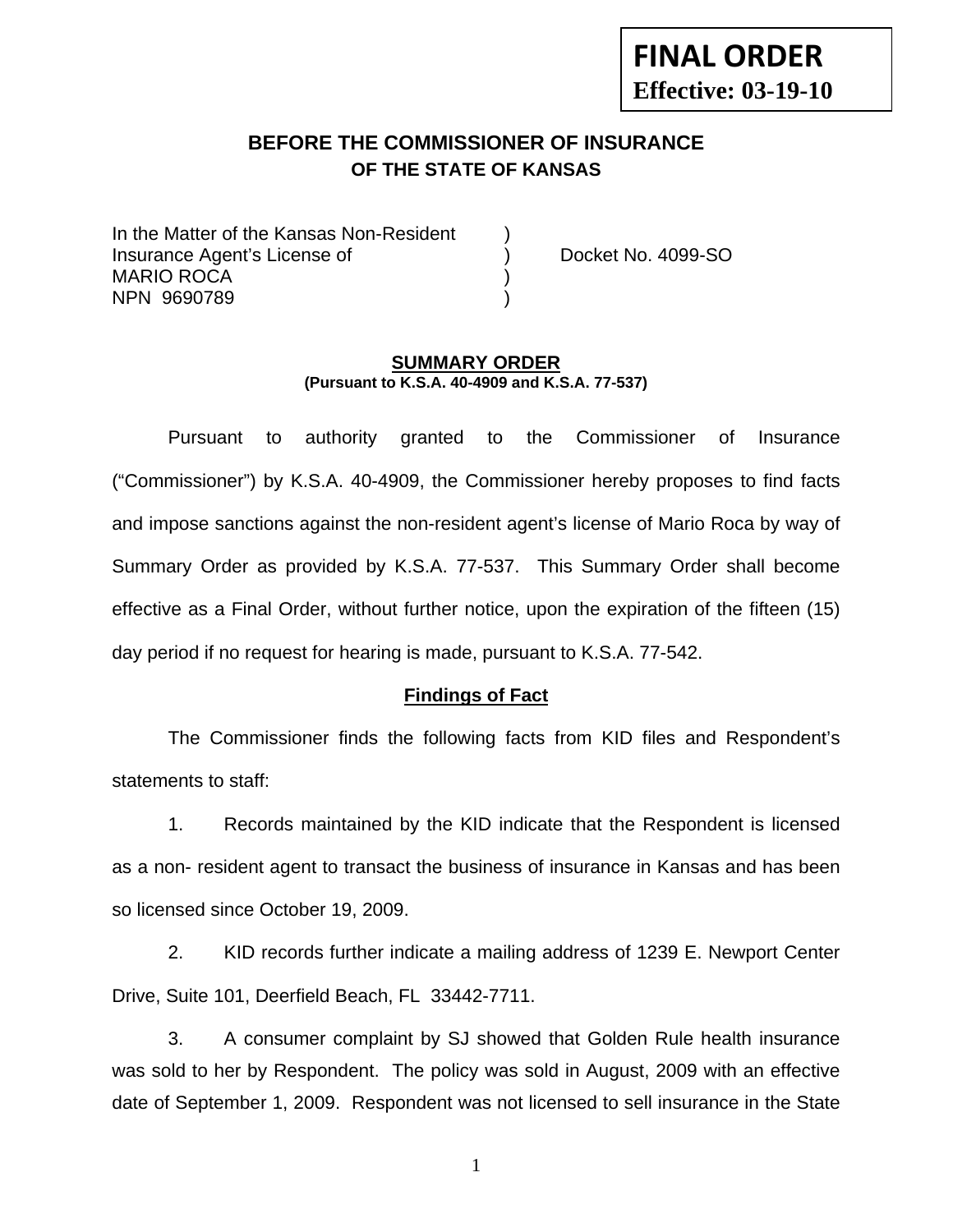of Kansas at the time. However, AC, not Respondent, was the person who was shown as responsible for the sale.

 4. SJ's complaint was that she specifically asked for maternity coverage as part of the insurance policy. When she became pregnant, she was told by the company that she had no such coverage. Since the complaint, Golden Rule has allowed SJ to purchase maternity coverage.

 5. AC wrote Golden Rule in October, 2009 and informed it that he never spoke with SJ, that Respondent did. A KID Staff Attorney wrote to Respondent about the complaint on January 27, 2010. Respondent replied to KID he thought he was licensed in Kansas when he sold SJ her policy, when in fact he was not licensed to sell insurance in Kansas at the time.

### **Applicable Law**

6. K.S.A. 40-4909(a) provides, in relevant part:

"The commissioner may deny, suspend, revoke or refuse renewal of any license issued under this act if the commissioner finds that the applicant or license holder has: (2) Violated: (A) Any provision of chapter 40 of the Kansas Statutes Annotated, and amendments thereto, or any rule and regulation promulgated hereunder (see also 40-4204(1). . .(8) Used any fraudulent, coercive, or dishonest practice, or demonstrated any incompetence, untrustworthiness, or financial irresponsibility in the conduct of business in this state or elsewhere. . .." K.S.A. 40-4909(a).

7. The Commissioner may revoke any license issued under the Insurance

Agents Licensing Act if the Commissioner finds that the interests of the insurer or the insurable interests of the public are not properly served under such license. K.S.A. 40- 4909(b).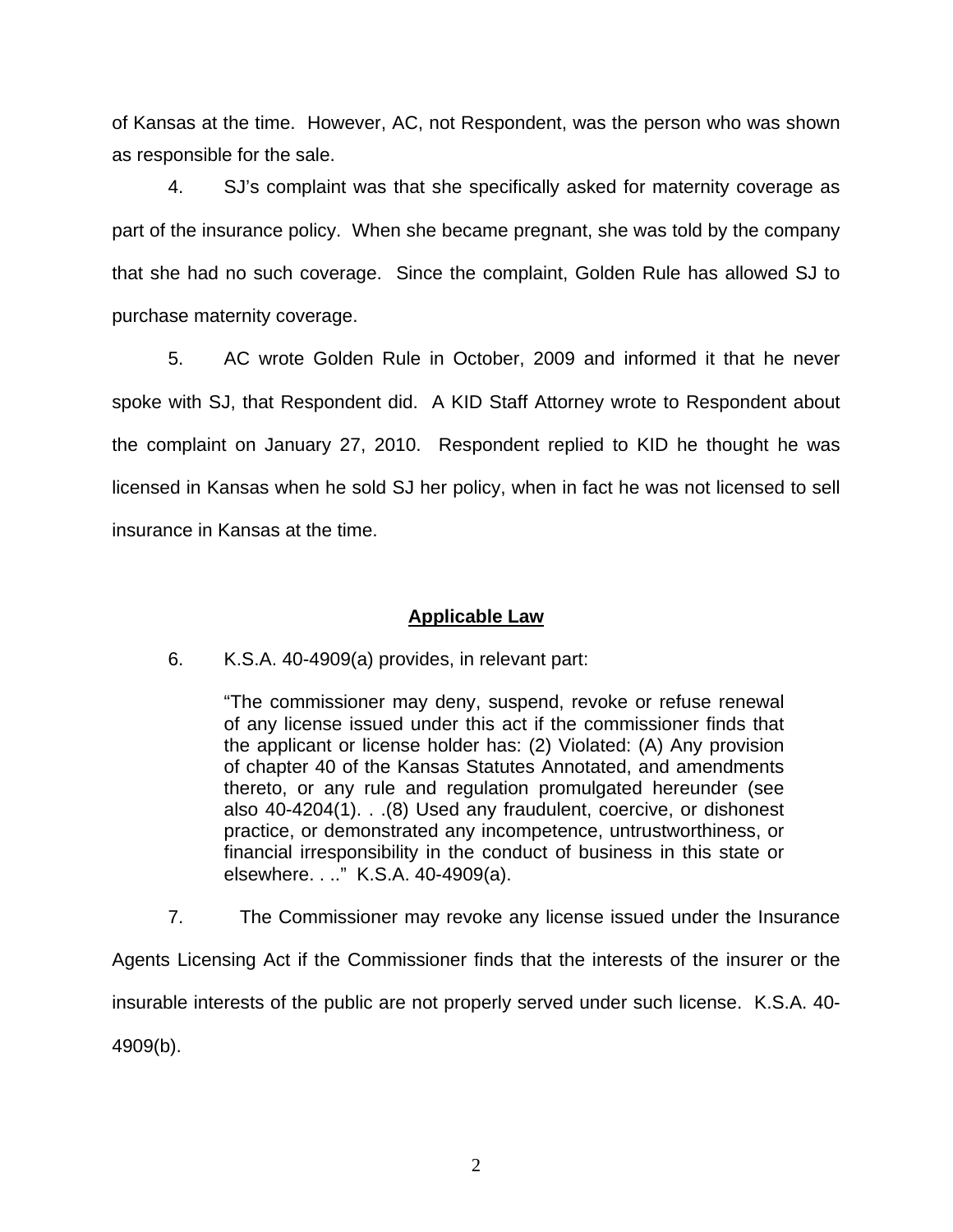8. K.S.A. 40-4905(a) prohibits the selling, soliciting or negotiating insurance within Kansas without first having procured a license to sell insurance.

#### **Conclusions of Law**

 9. The Commissioner has jurisdiction over Respondent as well as the subject matter of this proceeding, and such proceeding is held in the public interest. The Commissioner finds, based on the facts contained in paragraphs 3, 4 and 5, that Respondent has demonstrated incompetence, untrustworthiness, or financial irresponsibility in the conduct of business.

 10. Based on the Respondent's conduct, which was reported by the consumer complaint, the Commissioner concludes that sufficient grounds exist for the revocation of Respondent's insurance agent's license pursuant to K.S.A. 40-4909(b) because such license is not properly serving the interests of the insurer and the insurable interests of the public.

 11. Based on the facts and circumstances set forth herein, it appears that the use of summary proceedings in this matter is appropriate, in accordance with the provisions set forth in K.S.A. 77-537(a), in that the use of summary proceedings does not violate any provision of the law and the protection of the public interest does not require the KID to give notice and opportunity to participate to persons other than Mario Roca.

**IT IS THEREFORE ORDERED BY THE COMMISSIONER OF INSURANCE THAT** the Kansas non-resident insurance agent's license of Mario Roca is hereby **REVOKED. It is further ordered,** that Mario Roca shall **CEASE and DESIST** from the sale,

3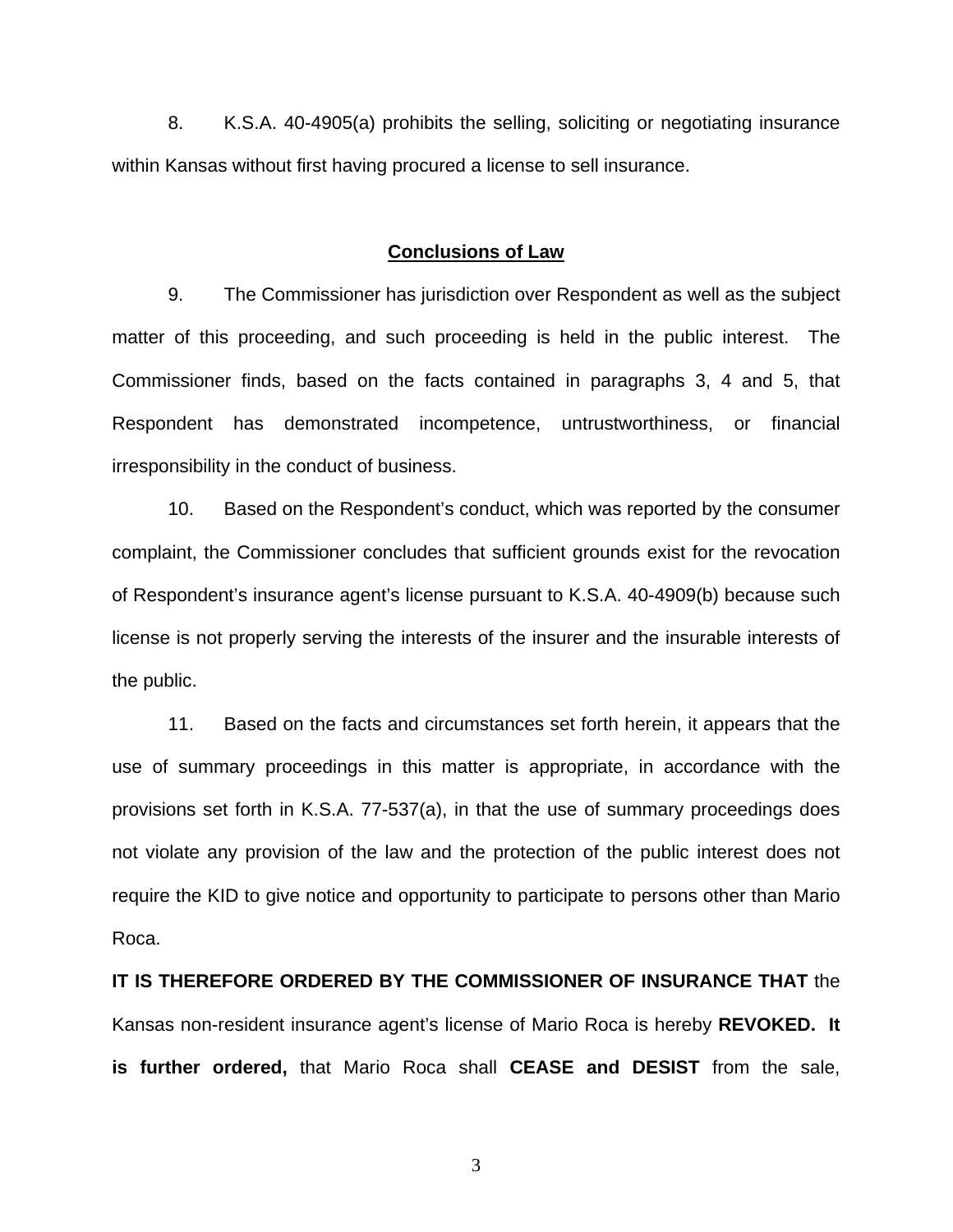solicitation, or negotiation of insurance and/or receiving compensation deriving from the sale, solicitation, or negotiation of insurance conducted after the effective date of this order.

## **NOTICE OF RIGHTS**

(Pursuant to K.S.A. 77-542)

Mario Roca is entitled to a hearing pursuant to K.S.A. 77-537 and K.S.A. 77-542, the Kansas Administrative Procedure Act. If Respondent desires a hearing, he must file a written request for a hearing with:

 John W. Campbell, General Counsel Kansas Insurance Department 420 S.W.  $9<sup>th</sup>$  Street Topeka, Kansas 66612

This request must be filed within fifteen (15) days from the date of service of this

Order. If Respondent requests a hearing, the Kansas Insurance Department will notify her of the time and place of the hearing and information on procedures, right of representation, and other rights of parties relating to the conduct of the hearing, before commencement of the same.

If a hearing is not requested in the time and manner stated above, this Summary Order shall become effective as a Final Order upon the expiration of time for requesting a hearing, pursuant to K.S.A. 77-613. In the event Respondent files a Petition for Judicial Review, pursuant to K.S.A. §77-613(e), the agency officer to be served on behalf of the Kansas Insurance Department is:

 John W. Campbell, General Counsel Kansas Insurance Department 420 S.W. 9<sup>th</sup> Street Topeka, Kansas 66612